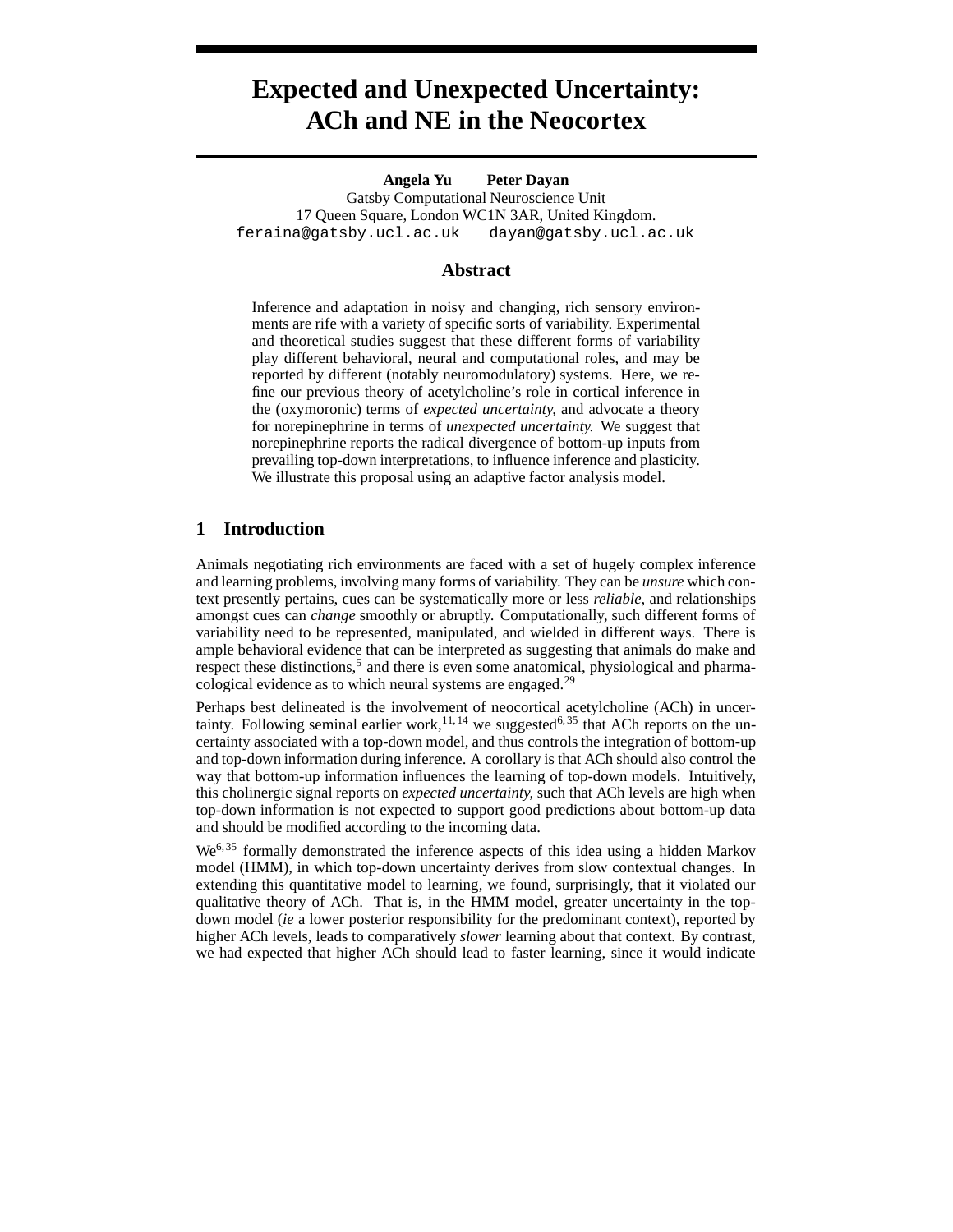that the top-down model is potentially inadequate. In resolving this conflict, we realized that, at least in this particular HMM framework, we had incorrectly fused different sorts of uncertainty. As a further consequence, by thinking more generally about contextual change, we also realized the formal need for a signal reporting on *unexpected uncertainty,* that is, on strong violation of top-down predictions that are expected to be correct. There is suggestive empirical evidence that one of many roles for neocortical norepinephrine (NE) is reporting this;<sup>29</sup> it is also consonant with various existing theories associated with NE.

In sum, we suggest that expected and unexpected uncertainty play complementary but distinct roles in representational inference and learning. Both forms of uncertainties are postulated to decrease the influence of top-down information on representational inference and increase the rate of learning. However, unexpected uncertainty rises whenever there is a global change in the world, such as a context change, while expected uncertainty is a more subtle quantity dependent on internal representations of properties of the world. Here, we start by outlining some of the evidence for the individual and joint roles of ACh and NE in uncertainty. In section 3, we describe a simple, adaptive, factor analysis model that clarifies the uncertainty notions. Differential effects induced by disrupting ACh and NE are discussed in Section 4, accompanied by a comparison to impairments found in animals.

## **2 ACh and NE**

ACh and NE are delivered to the cortex from a small number of subcortical nuclei: NE originates solely in the locus coeruleus, while the primary sources of ACh are nuclei in the basal forebrain (nucleus basalis magnocellularis, mainly targeting the neocortex, and medial septum, mainly targeting the hippocampus). Cortical innervations of these modulators are extensive, targeting all cortical regions and layers.  $9,30$ 

As is typical for neuromodulators, physiological studies indicate that the effects of direct application of ACh or NE are confusingly diverse. Within a small cortical area, iontophoresis or perfusion of ACh or NE (or their agonists) may cause synatic facilitation or suppression, depending on the cell and depending on whether the firing is spontaneous or stimulusevoked; it may also induce direct hyperpolarization or depolarization.<sup>9, 10, 17</sup> Direct application of either neuromodulator or its agonist, paired with sensory stimulation, results in a general enhancement of stimulus-evoked responses, as well as an increased propensity for experience-dependent reorganization of cortical maps (in contrast, depletion of either substance attenuates cortical plasticity).<sup>9</sup> More interestingly, ACh and NE both seem to selectively suppress intracortical and feedback synaptic transmission while enhancing thalamocortical processing.<sup>8, 12, 13, 15, 17, 18, 20</sup> Based on these roughly similar anatomical and physiological properties, cholinergic and noradrenergic systems have been attributed correspondingly similar general computational roles, such as modulating the signal-to-noise ratio in sensory processing. $9,10$ 

However, the effects of ACh and NE depletion in animal behavioral studies, as well as microdialysis of the neuromodulators during different conditions, point to more specific and distinct computational roles for ACh and NE. In our previous work on ACh,  $6,35$  we suggested that it reports on expected uncertainty, *ie* uncertainty associated with estimated parameters in an internal model of the external world. This is consistent with results from animal conditioning experiments, in which animals learn faster about stimuli with variable predictive consequences.<sup>24</sup> A series of lesion studies indicates cortical ACh innervation is essential for this sort of faster learning.<sup>14</sup>

In contrast to ACh, a large body of experimental data associates NE with the specific ability to learn new underlying relationships in the world, especially those contradicting existent knowledge. Locus coeruleus (LC) neurons fire phasically and robustly to novel objects encountered during free exploration,<sup>34</sup> novel sensory stimuli,<sup>25, 28</sup> unpredicted changes in stimulus properties such as presentation time,<sup>2</sup> introduction of association of a stimulus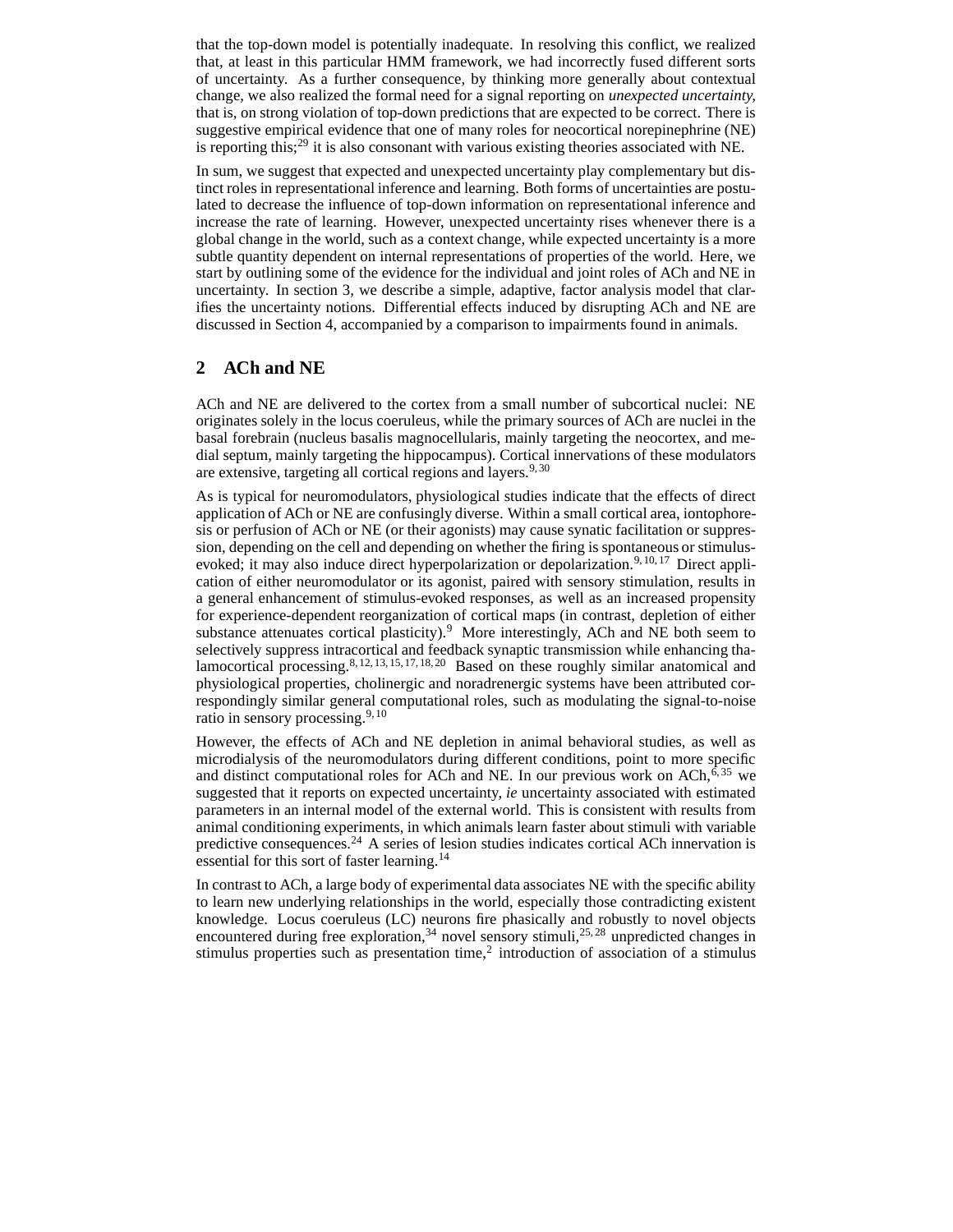with reinforcement,  $19, 28, 32$  and extinction or reversal of that association.  $19, 28$  Moreover, this activation of NE neurons habituates rapidly when there is no predictive value or contingent response associated with the stimuli, and also disappears when conditioning is expressed at a behavioral level.<sup>28</sup>

There are few sophisticated behavioral studies into the interactions between ACh and NE. However, it is known that NE and ACh both rise when contingencies in an operant conditioning task are changed, but while NE level rapidly habituates, ACh level is elevated in a more sustained fashion.<sup>3, 28</sup> In a task designed to tax sustained attention, lesions of the basal forebrain cholinergic neurons induced persistent impairments,<sup>22</sup> while deafferentation of cortical adrenergic inputs did not result in significant impairment compared to controls.<sup>21</sup>

One of the best worked-out computational theories of the drive and function of NE is that of Aston-Jones, Cohen and their colleagues.<sup>1, 33</sup> They studied NE in the context of vigilance and attention in well-learned tasks, showing how NE neurons are driven by selective task-relevant stimuli, and that, influenced by increased electrotonic coupling in the locus coeruleus, a transition from a high tonic, low phasic activity mode to a low tonic, high phasic activity mode is associated with increased behavioral performance through NE's suggested effect of increasing the signal to noise ratio of target cortical cells. This is a very impressive theory, with neural and computational support. However, its focus on well-learned tasks, means that other drives of NE activity (particularly novelty) and effects (particularly plasticity) are downplayed, and a link to ACh is only a secondary concern. We focus on these latter aspects, proposing that NE reports unexpected uncertainty, *ie* uncertainty induced by a mismatch between prediction and observation, such as when there is a dramatic change in the external environment. We do not claim that this is the only role of NE; but do see it as an important complement to other suggestions.

#### **3 Inference and Learning in Adaptive Factor Analysis**

Our previous model of the role of ACh in cortical inference involved a generative scheme with a discrete contextual variable  $z_t$ , evolving over time t with slow Markov dynamics  $P[z_t = i | z_{t-1} = j] = \mathcal{K}_{ij}$ , a discrete representational variable  $y_t$  that was stochastically determined by  $z_t$ , and a noisy observed variable  $\mathbf{x}_t \sim \mathcal{N}[\mathbf{y}_u, \mathcal{I}]$  (normal distribution). The inferential task was to determine  $y_t | \mathbf{x}_1, \mathbf{x}_2 \dots \mathbf{x}_t$ ; the HMM structure makes this interesting because top-down  $(z_t)$  and bottom-up  $(\mathbf{x}_t)$  information have to be integrated. Top down information can be uncertain, in which case mainly bottom-up information  $x_t$  should be used to infer  $y_t$ . We suggested that ACh reports the uncertainty in the top-down context, namely  $1 - P[z_i^* | x_1 \dots x_{t-1}]$ , where  $z_i^*$  is the most likely value of the context and P indicates the use of an approximation. ACh thereby reports expected uncertainty, as in the qualitative picture above, and appropriately controls cortical inference. However, if one also considers learning, for instance if  $P[y_t|z_t]$  is unknown, then the less certain the animal is that  $z_t^*$  is the true contextual state, the *less* learning accorded to  $P[y_t|z_t^*]$ . This is exactly the opposite of what we should expect according to our empirically-supported arguments above.

In fact, this way of viewing ACh is also not consistent with a more systematic reading5, 16 of Holland & Gallagher's cholinergic results,<sup>14</sup> which imply that ACh is better seen as a report of uncertainty in *parameters* rather than uncertainty in *states.* In order to model this more fitting picture of ACh, we need an explicit model of parameter uncertainty. We constrain the problem to a single, implicit, context  $z_t = 1$ . It is easiest (and perhaps more realistic) to develop the new picture in a continuous space, in which the parameter governing the relationship between  $z_t = 1$  and  $y_t$  is  $\mu_t$  (scalar for convenience), which is imperfectly known (hence the parameter uncertainty, reported by ACh), and indeed can change. Again,  $y_t$  stochastically specifies  $\mathbf{x}_t$  through a normal distribution.

Specifying how  $\mu_t$  can change over time requires making an assumption about the nature of the context. In particular, novelty plays a critical role in model evolution. In general,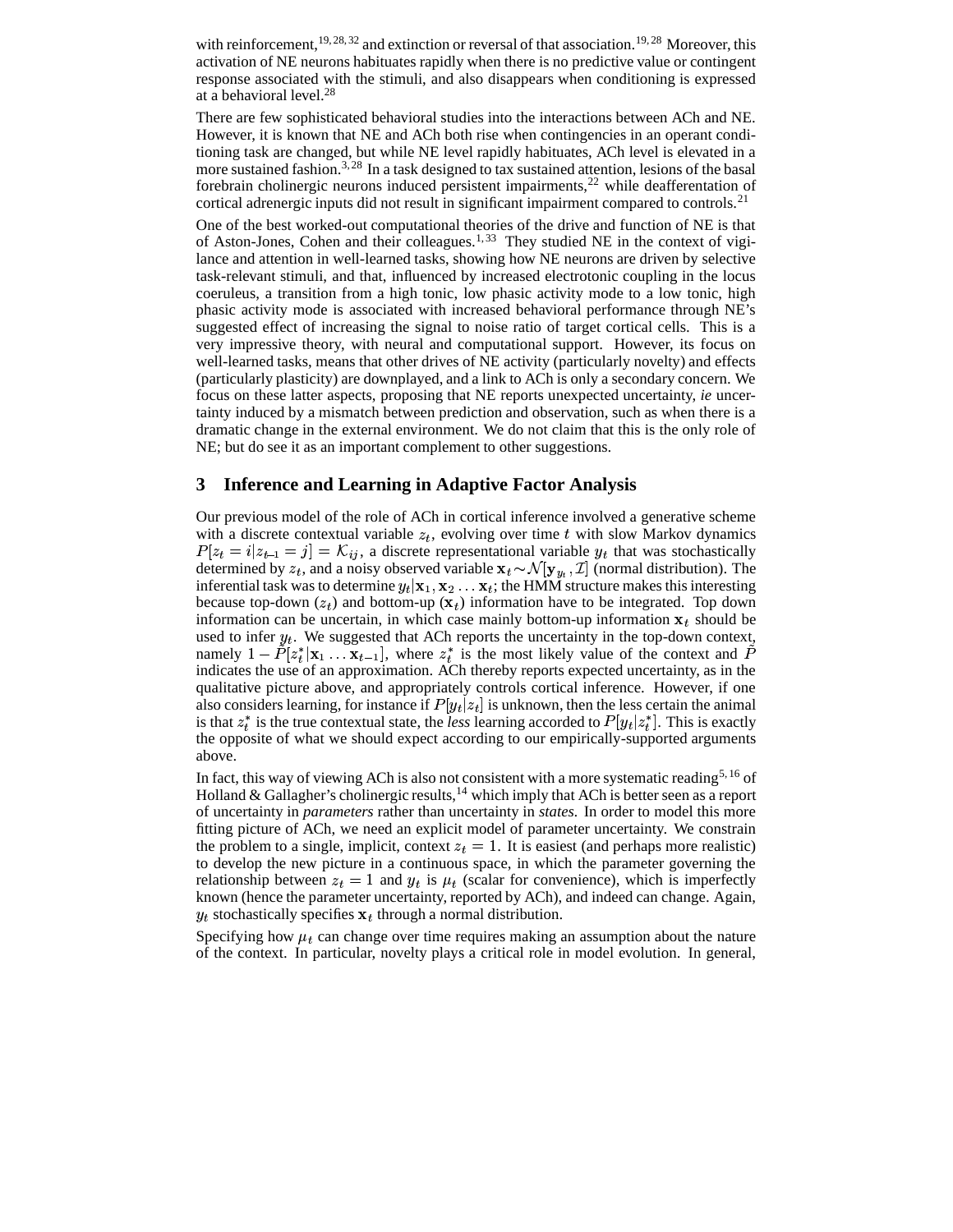

**Figure 1**: Adaptive factor analysis model. (a) 2-layer adaptive factor analysis model, as specified by Eq. 1 & 2. (b) Sample sequence of 70 data points generated with parameters:  $q = 0.05$ ,  $\boldsymbol{\xi} = [1, 1],$  $\sigma_{\eta} = 8$ ,  $\sigma_{\gamma} = 1$ ,  $\Sigma_{x} = 9I$ ,  $\sigma_{o} = 8$ . 4 major shifts in  $\mu$  occurred (including initial  $\mu_{1}$ ), whose projections into **x** space,  $\xi \mu$ , are denoted as large circles.  $\pm : \mathbf{x} | \mu \approx 10$ ,  $\Delta : \mathbf{x} | \mu \approx 6$ ,  $x: \mathbf{x} | \mu \approx 4$ ,  $\Diamond$ :  $\mathbf{x} | \mu \approx -4$ . Small  $\nabla$  denotes  $y_t$  projected into **x** space and fall along the line  $\xi y$ . (c) Same sequence viewed in y space.  $\circ$ : major shifts in  $\mu$ ,  $\bullet$ :  $\mu_t$ ,  $\Diamond$ :  $y_t$ ,  $\ast$ : **x** optimally projected into y space, *ie*  $\mathbf{B} \mathbf{x} = (\boldsymbol{\xi}^T \boldsymbol{\Sigma}_x^{-1} \boldsymbol{\xi})^{-1} \boldsymbol{\xi}^T \boldsymbol{\Sigma}_x^{-1} \mathbf{x}$ , where  $\mathbf{B} \mathbf{x}$  is the mean of the posterior distribution of y given only the observation **x** and flat priors. (d) Scatter plot of  $\left|\hat{y}_t - \hat{\mu}_t^o\right|$  vs.  $\left|\hat{y}_t - \mathbf{Bx_t}\right|$ .  $\circ: V_t^o = 16, *: V_t^o = 0.04$ .  $\triangle V_t^{\circ} = 3.5$ , dashed line denotes parity. Larger  $V_t^{\circ}$  corresponds to greater reliance on  $\mathbf{x}_t$  rather than  $\hat{\mu}_t^{\circ}$  for inferring  $\hat{y}_t$ , while the intermediate value of  $V_t^{\circ} = 3.5$  exactly balances top-down uncertainty with bottom-up uncertainty in the inference of  $\hat{y}_t$ .

we might expect small amounts of novelty, as models continually readjust, and we can allow for this by modeling continual small changes in  $\mu_t$ . However, in order to allow for the possibility of macroscopic changes implied by substantial novelty (as reported by NE), which are of evident importance in many experiments, we must add a specific component to the model. The interaction between microscopic and macroscopic novelty is essentially the interaction between ACh and NE. In all, assume that

$$
\mathbf{x}_t \sim \mathcal{N}[\xi y_t, \Sigma_x] \qquad y_t \sim \mathcal{N}[\mu_t, \sigma_y^2] \qquad \qquad \mu_t = \mu_{t-1} + \eta_t + a_t \epsilon_t \qquad (1)
$$

$$
\eta_t \sim \mathcal{N}[0, \sigma_\eta^2] \qquad \epsilon_t \sim \mathcal{N}[0, \sigma_\epsilon^2] \qquad P[a_t = 1] = 1 - P[a_t = 0] = q \qquad (2)
$$

with the initial value  $\mu_0 \sim \mathcal{N}[0, \sigma_0^2]$  (see Figure 1). We will see later that the binary  $a_t$  is the key to the model of NE; it comes from an assumption that there can occasionally ( $q \ll 1$ ) be dramatic changes in a model that force its radical revision.  $\xi$  is another parameter; we assume it is known and fixed. Figure 1(b)  $\&$  (c) shows a sample sequence of a particular setting of the model: the output  $x$  can be quite noisy, although there are clear underlying regularities in  $y$ .

At time t, consider the case that we can make the approximation that  $\mu_t^{\circ} \sim \mathcal{N}[\hat{\mu}_t^{\circ}, V_t^{\circ}],$ where  $\hat{\mu}_t^{\circ}$  is the estimate of  $\mu_t$  and  $V_t^{\circ}$  is its variance (uncertainty), which is reported by ACh. Here, the open circles indicate that this estimate is made *before*  $x_t$  is observed. We first consider how the ACh term influences inference about  $y_t$ ; then go on to study learning. For inference, it can easily be shown that  $y_t \sim \mathcal{N}[\hat{y}_t, \hat{\sigma}_t^2]$ , where

$$
\hat{\sigma}_t^{-2} = (\sigma_y^2 + V_t^{\circ})^{-1} + \xi^T \Sigma_x^{-1} \xi \qquad \hat{y}_t = \hat{\sigma}_t^2 \left( (\sigma_y^2 + V_t^{\circ})^{-1} \hat{\mu}_t^{\circ} + \xi^T \Sigma_x^{-1} \mathbf{x}_t \right) \tag{3}
$$

whence the effect of ACh is exactly as in our qualitative picture. The more uncertainty (*ie* the larger  $V_t^{\circ}$ ), the smaller the role of the top-down expectation  $\hat{\mu}_t^{\circ}$  in determining  $\hat{y}_t$ . Examples of just such effects can be found in Figure 1 (d).

For learning, start with the distribution of  $\mu_1$  given  $x_1$  and assume  $a_1 = 0$ . In this case, writing  $\Psi = \xi \xi^T \sigma_u^2 + \Sigma_x$ , we get

$$
p[\mu_1|\mathbf{x}_1, a_1=0] = \mathcal{N}[\boldsymbol{\xi}^T\boldsymbol{\Psi}^{-1}\mathbf{x}_1/\boldsymbol{\xi}^T\boldsymbol{\Psi}^{-1}\boldsymbol{\xi}, 1/\boldsymbol{\xi}^T\boldsymbol{\Psi}^{-1}\boldsymbol{\xi}] \times \mathcal{N}[0, V_0 + \sigma_\eta^2]
$$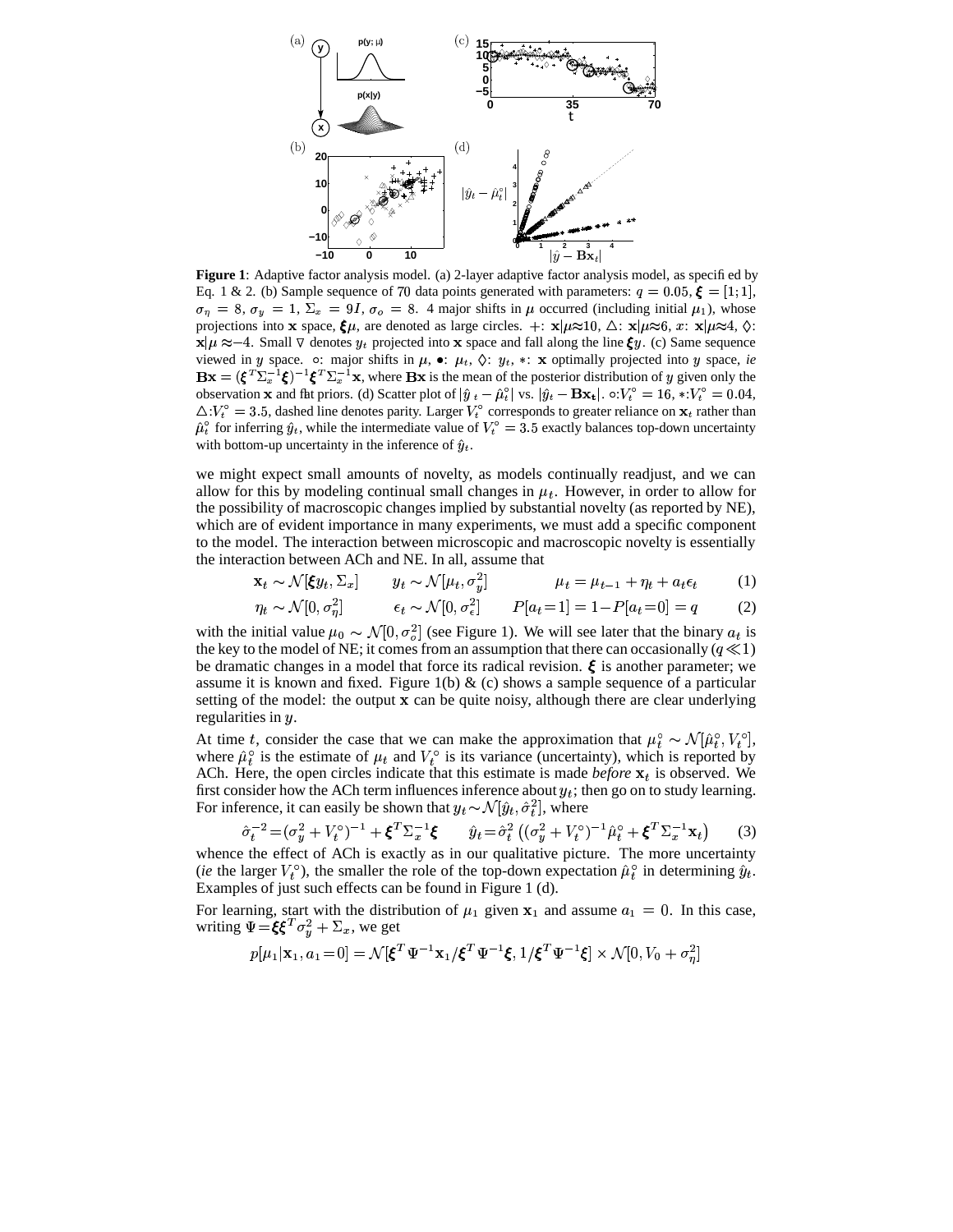with the obvious semantics for the product of two Gaussian distributions. This is almost exactly the standard form for a Kalman filter update for  $\mu$ , and leads to standard results, such as variance of the estimate going initially like  $1/\sqrt{t}$ , but ultimately reaching an asymptote which balances the rate of change from  $\sigma_n^2$  and the rate of new information from the  $x_t$ . Importantly, in this simple model, the uncertainty in  $\mu_t$  does not depend on the prediction errors  $\mathbf{x}_t - \xi \hat{\mu}_t$ , but rather changes as a function only of time.

However, if one takes into account the possibility that  $a_1 = 1$ , then the posterior distribution for  $\mu_1$  is the two-component mixture

$$
p[\mu_1|\mathbf{x}_1] = P[a_1 = 0]p[\mu_1|\mathbf{x}_1, a_1 = 0] + P[a_1 = 1]p[\mu_1|\mathbf{x}_1, a_1 = 1] \tag{4}
$$
  
 
$$
\propto \mathcal{N}[\boldsymbol{\xi}^T \boldsymbol{\Psi}^{-1} \mathbf{x}_1 / \boldsymbol{\xi}^T \boldsymbol{\Psi}^{-1} \boldsymbol{\xi}, 1 / \boldsymbol{\xi}^T \boldsymbol{\Psi}^{-1} \boldsymbol{\xi}] \times \left( (1 - q)\mathcal{N}[0, V_0 + \sigma_{\eta}^2] + q\mathcal{N}[0, V_0 + \sigma_{\eta}^2 + \sigma_{\epsilon}^2] \right)
$$

As t increases, the number of mixture components in the posterior distribution increases exponentially as  $2^t$ , since each setting of the t-length binary string  $a_1a_2 \ldots a_t$  is, barring probability zero accidents, associated with a different component in the mixture. Thus, just as for switching state-space models, $7$  exact inference is impractical.

One possibility would be to use a variational approximations.<sup>7,23</sup> From the neural perspective of the involvement of neuromodulators, we propose an approximate learning algorithm in which signals reporting uncertainty, corresponding to our conceptual roles for ACh and NE, control the interactions between the (approximate) distribution at  $t-1$ ,  $\tilde{p}[\mu_{t-1}|\mathcal{D}_{t-1}]$ , where  $\mathcal{D}_{t-1} = {\mathbf{x}_1, \mathbf{x}_2, \dots, \mathbf{x}_{t-1}}$ , and bottom-up information relayed by the new observation,  $p[y_t | \mathbf{x}_t]$ . To control the exponential expansion in the hidden space, we approximate the posterior  $\tilde{p}[\mu_{t-1}|\mathcal{D}_{t-1}]$  as a single Gaussian,  $\mu_{t-1} \sim \mathcal{N}(\hat{\mu}_{t-1}, V_{t-1})$ .  $\hat{\mu}_{t-1}$  is our best estimate of  $\mu_{t-1}$  after observing  $x_{t-1}$ , and  $V_{t-1}$ , corresponding to the ACh level, is the uncertainty in our estimate  $\hat{\mu}_{t-1}$ . In general, we might consider the NE level  $\beta_t$  as reporting the posterior responsibility of the  $a_t = 1$  component of the equivalent mixture of equation 4. Even more straightforwardly, we can measure a Z-score, namely prediction error scaled by uncertainty in our estimates:  $\beta_t = (\hat{\mathbf{x}}_t - \mathbf{x}_t)^T \Psi_t^{-1} (\hat{\mathbf{x}}_t - \mathbf{x}_t),$  $\mathbf{r}_t^{-1}(\hat{\mathbf{x}}_t - \mathbf{x}_t)$ , where  $\hat{\mathbf{x}}_t = \xi \hat{\mu}_{t-1}$  and  $\Psi_t = \xi \xi^T (V_{t-1} + \sigma_u^2 + \sigma_n^2) + \Sigma_x$ , assuming that  $a_t = 0$ . Whenever  $\beta_t$  exceeds a threshold value  $\gamma$ , *ie*  $\mathbf{x}_t$  is unlikely to have come from an unmodified version of the current component, we assume  $\hat{a}_t = 1$ . Otherwise,  $\hat{a}_t = 0$ . Now the learning problem reduces to a modified version of Kalman filter:

$$
V_t^{\circ} = V_{t-1} + \sigma_{\eta}^2 + Q_t
$$
 prediction variance about  $\mu_t$  (5)

$$
\mathbf{K}_t = V_t^{\circ} \boldsymbol{\xi}^T (\boldsymbol{\xi} V_t^{\circ} \boldsymbol{\xi}^T + \boldsymbol{\xi} \boldsymbol{\xi}^T \sigma_y^2 + \boldsymbol{\Sigma}_x)^{-1} \quad \text{Kalman gain} \tag{6}
$$

$$
V_t = V_t^{\circ} - \mathbf{K}_{t-1} \boldsymbol{\xi} V_t^{\circ}
$$
correction variance  
\n
$$
\hat{\mu}_t = \hat{\mu}_{t-1} + \mathbf{K}_t (\mathbf{x}_t - \boldsymbol{\xi} \hat{\mu}_{t-1})
$$
 estimated mean (8)

The difference from the conventional Kalman filter is the additional component of the transition noise variance,  $Q_t$ , which depends on  $\hat{a}_t$ :  $Q_t = 0$  if  $\hat{a}_t = 0$ ,  $Q_t = \sigma_{\epsilon}^2$  if  $\hat{a}_t = 1$ . Closer examination indicates that the ACh  $(V_t)$  and NE  $(\beta_t)$  signals have the desired semantics. In the learning algorithm, large uncertainty about the mean estimate,  $V_t$ , results in large Kalman gain,  $\mathbf{K}_t$ , which causes a large shift in  $\mu_{t+1}$ . Large  $V_t$  also weakens the influence of top-down information in inference as in equation 3. High NE levels also leads to faster learning: large  $\beta_t$  means  $\hat{a}_t = 1$ , which causes  $Q_t = \sigma_\mu$  (rather than  $Q_t = 0$  had  $\hat{a}_t$  been 0), ultimately resulting in a large Kalman gain and thus fast shifting of  $\hat{\mu}$ . High NE levels also enhances the dominance of bottom-up information in inference via its interactions with ACh: large  $\beta_t$  promotes large  $V_t$ . Note that this system predicts interesting reciprocal relationships between ACh and NE: higher ACh leads to smaller normalized prediction errors and therefore less active NE signalling, whereas greater NE would generally increase estimator uncertainty and thus ACh level.

Figure 2(a) shows an example sequence of  $\mu_1, \mu_2, \ldots$  generated from a model (same parameters as in Figure 1), and the estimated means using our approximate learning algorithm. The learning algorithm is clearly able to adjust to major changes in  $\mu_t$ , although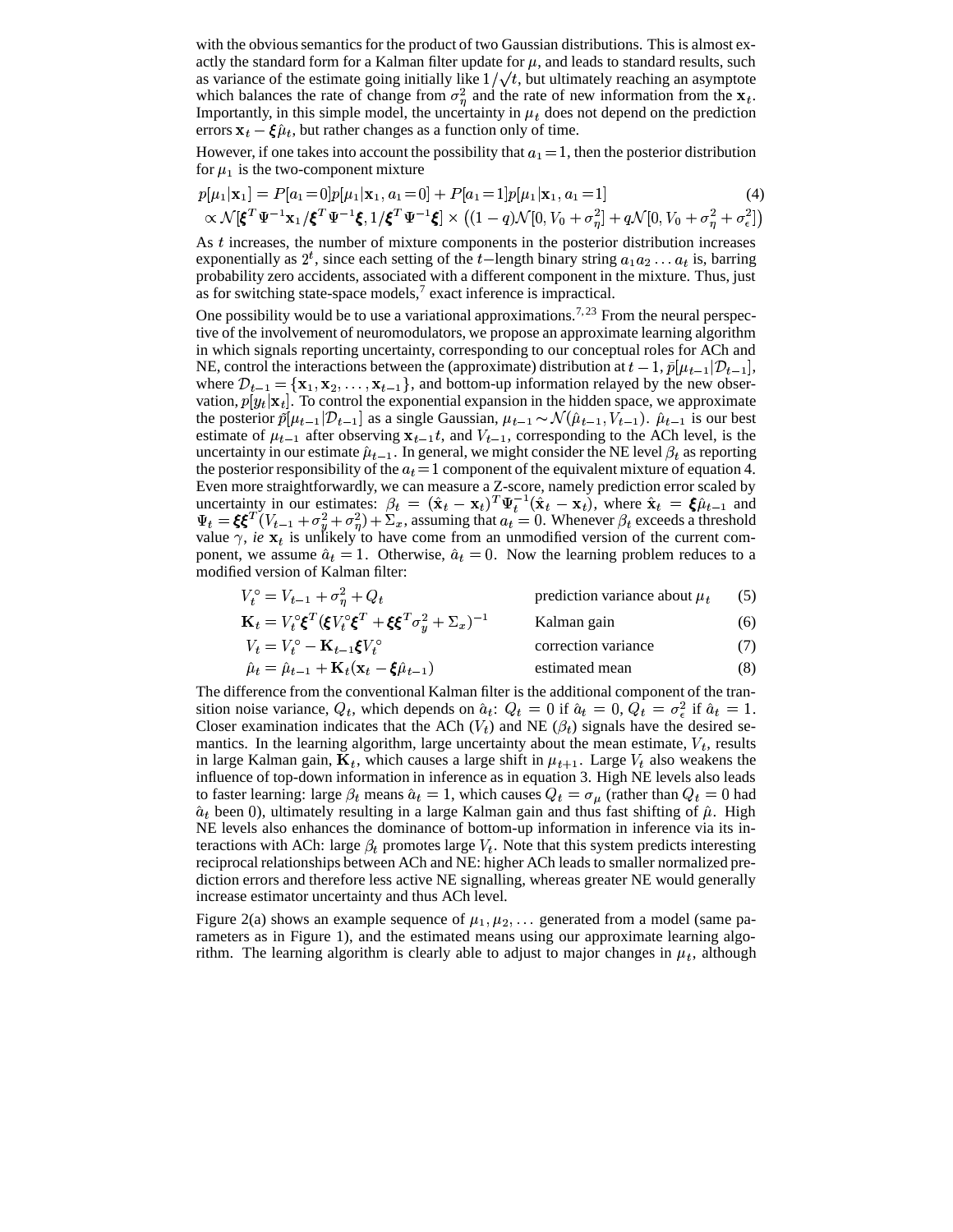

**Figure 2**: Approximate learning algorithm. (a)  $x: x_t$  projected into y space,  $\bullet$ : actual  $\mu_t$ ,  $\circ$ : estimated means  $\hat{\mu}_t$ . General patterns of  $\mu_t$  are captured by  $\hat{\mu}_t$ , though details may differ.  $\gamma = 3$ . (b)  $-$ : ACh,  $-$ : NE,  $\cdots$ :  $\gamma$ . ACh level rises whenver  $\hat{a}_t$  detected to be 1 (NE level exceeds  $\gamma$ ) and then smoothly falls. NE level is constant monitor of prediction error. (c) Mean summed square error over 200-step sequences trials  $(\sum_{i} (\hat{\mu}_i - \mu_i)^2 )$ , as a function of  $\gamma$ . Error bars show standard errors of the means over 500 trials. Mean square error for optimal  $\gamma = 3$  is 473, compared to exact learning error 313 (lower line). Model parameters were same as in Figure 1.

more subtle changes in  $\mu_t$  can miss detection, such as the third large shift in  $\mu$ . Figure 2(b) shows higher ACh  $(V_t)$  and NE  $(\beta_t)$  levels both correspond to fast learning, *ie* fast shifting of  $\hat{\mu}_t$ . However, whereas NE is a constant monitor of prediction errors and fluctuates accordingly with every data point, ACh falls smoothly and predictably, and only depends on the observations when global changes in the environment have been detected. Figure 2(b) shows ladle-shaped dependence of estimation error,  $|\hat{\mu} - \mu|$ , on the threshold value  $\gamma$ . For the particular setting of model parameters used here, learning is optimal for  $\gamma$  around 3.

### **4 Differential Effects of Disrupting ACh and NE Signalling**

The different roles of the NE  $(\beta_t)$  and ACh  $(V_t)$  can be teased apart by disrupting each and observing the subsequent effects on learning in our model. We will examine several different manipulations of  $\beta_t$  and  $V_t$  that disrupt normal learning, and relate the results to impairments observed in experimental manipulation of ACh or NE levels in animals. Of course, the complete experimental circumstances are far more complicated; we consider the general nature of the effects.

First, we simulate depletion of cortical NE by setting  $\beta_t = 0$ . An example is shown in Figure 3(a). By ruling out the possibility of  $a_t = 1$ , the system is unable to cope with abrupt, global changes in the world, *ie* when  $\mu_t$  shifts. Mean error over 500 trials (same setting as in Figure  $2(c)$ ) without NE is  $6027$ , more than an order of magnitude larger than full approximate learning  $(473)$  and exact learning  $(313)$ . This is consistent with the large errors of similar magnitude in Figure 2(c) for very large  $\gamma$ , which effectively blocks the NE system from reporting global changes. However, as long as the underlying parameters remain the same, *ie*  $\mu_t$  does not change greatly, the inference process functions normally, as we can see in the first  $30$  steps in Figure  $3(a)$ . These results are consistent with experimental observations: NE-lesioned animals are impaired in learning changes in reinforcement contingencies,<sup>26, 28</sup> but have little difficulty doing previously learned discrimination tasks.<sup>21</sup>

We can also simulate depletion of cortical ACh by setting  $V_t$  to a small constant value. Figure 3(b) shows severe damage is caused the learning algorithm, but the inference symptoms are distinct from NE depletion. Permanently small  $V_t$  corresponds to over-confidence in estimates of  $\hat{\mu}_t$ , thus making adaptation of that estimate slow, similar to NE depletion. However, because the NE system is still intact, the system is able to detect when  $x_t$  dramatically differs from the prediction (which is often, since  $\hat{\mu}$  is slow to adapt and leaves little room for variance), and thus to base inference of  $y_t$  directly on the bottom-up information  $p[y_t | \mathbf{x}_t]$ . Thus, inference is less impaired than learning, which has also been observed in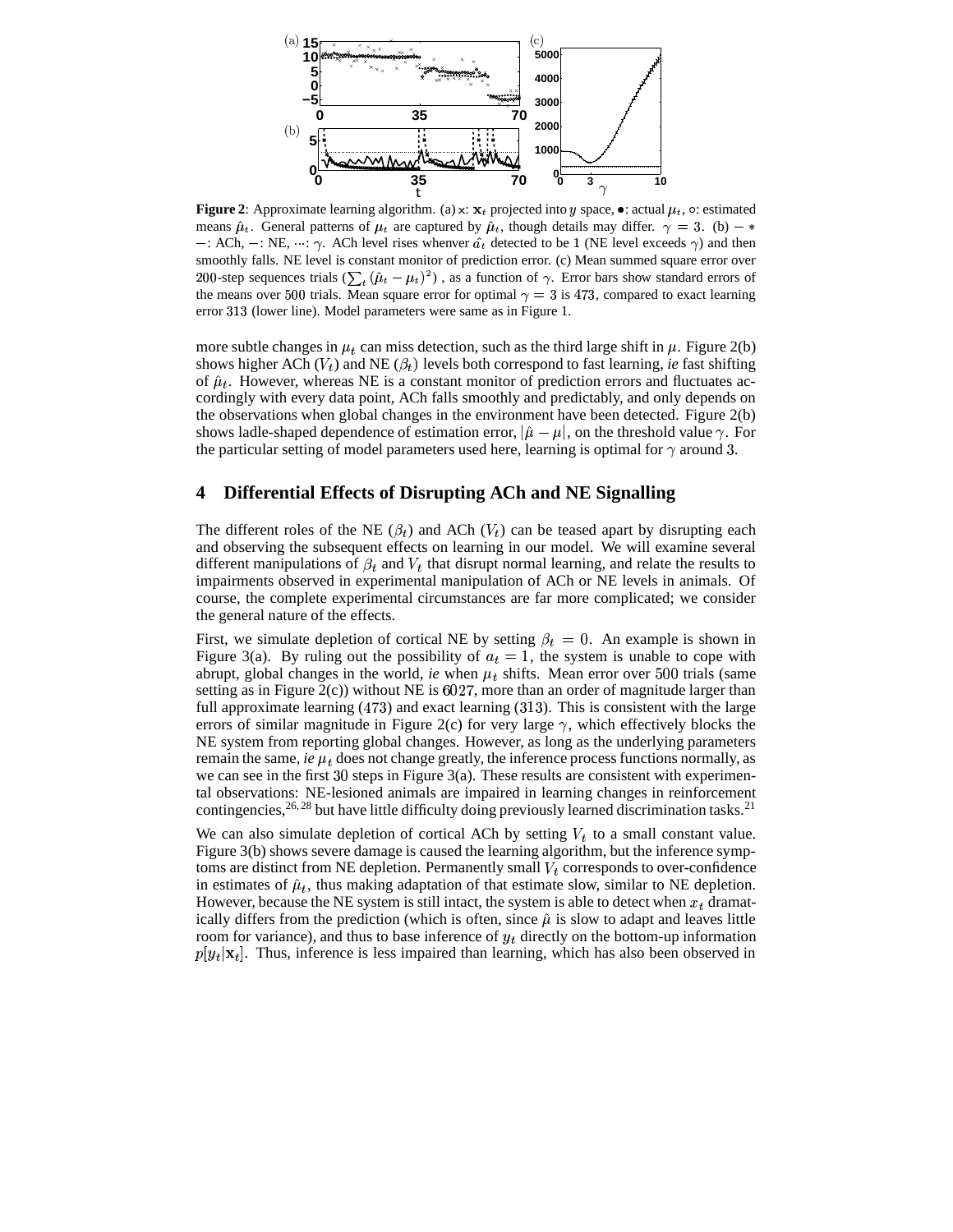

**Figure 3**: Disrupting NE and ACh signals. (a) NE signal set to 0. (b) ACh signal set to  $0.16. - :mu_t$ ,  $-\hat{\mu}$ ,  $\nabla \hat{y}_t$ , \*:projection of  $\mathbf{x}_t$  into y space. Learning of  $\hat{m}u_t$  is poor in both manipulations, but inference in ACh-depletion is less impaired.

ACh-lesioned animals.<sup>31</sup> Moreover, the system exhibits a peculiar hesitancy in inference, *ie* constantly switching back and forth between relying on top-down estimate of  $y_t$ , based on  $\mu_t$  and bottom-up estimate, based on  $\boldsymbol{\xi}^T \Psi^{-1} \mathbf{x}_t / \boldsymbol{\xi}^T \Psi^{-1} \boldsymbol{\xi}$  $\mathbf{x}_t/\xi^T \Psi^{-1}\xi$ . This tend  $^{-1}$  $\xi$ . This tendency is particularly severe when the new  $\mu_t$  is similar to the previous one, which can be thought of as a form of interference. Interestingly, hippocampal cholinergic deafferentation in animals also bring about a stronger susceptibility to interference compared with controls.<sup>10</sup>

Saturation of ACh and NE are also easy to model, by setting  $V_t$  and  $\beta_t$  very high all the time. The effect of these two manipulations are similar, both cause the estimation of  $\mu_t$ and inference of  $y_t$  to base strongly on the observation  $x_t$  (data not shown). The performance decrements in the estimation of  $\mu_t$  and inference about  $y_t$  are functions of the output noise,  $\Sigma_x, \sigma_u^2$  in our model, and do not worsen when there are global changes in contingencies. Unfortunately, directly relevant experimental data is scarce. Administration of cholinergic agonists in the cortex has failed to induce impairments in tasks with changing contingencies, consistent with our predictions. However, to our knowledge, cholinergic and noradrenergic agonists have not yet been administered in combination with systematic manipulation of variability in the predictive consequences of stimuli and so the validity of our predictions remains to be tested.

### **5 Discussion**

We have suggested that ACh and NE report *expected* and *unexpected* uncertainty in representational learning and inference. As such, high levels of ACh and NE should both correspond to faster learning about the environment and enhancement of bottom-up processing in inference. However, whereas NE reports on dramatic changes, ACh has the subtler role of reporting on uncertainties in internal estimates.

We formalized these ideas in an adaptive factor analysis model. The model is adaptive in that the mean of the hidden variable is allowed to alter greatly from time to time, capturing the idea of a generally stable context which occasionally undergoes large changes, leading to substantial novelty in inputs. As exact learning is intractable, we proposed an approximate learning algorithm in which the roles for ACh and NE are clear, and demonstrated that it performs learning and inference competently. Moreover, by disrupting one or both of ACh and NE signalling systems, we showed that the two systems have interacting but distinct patterns of malfunctioning that qualitatively resemble experimental results in animal studies. There is no single collection of definitive experimental studies, and teasing apart the effects of NE and ACh is tricky, since they appear to share many properties. Our model helps understand why, and should also help with the design of experiments to clarify the relationship.